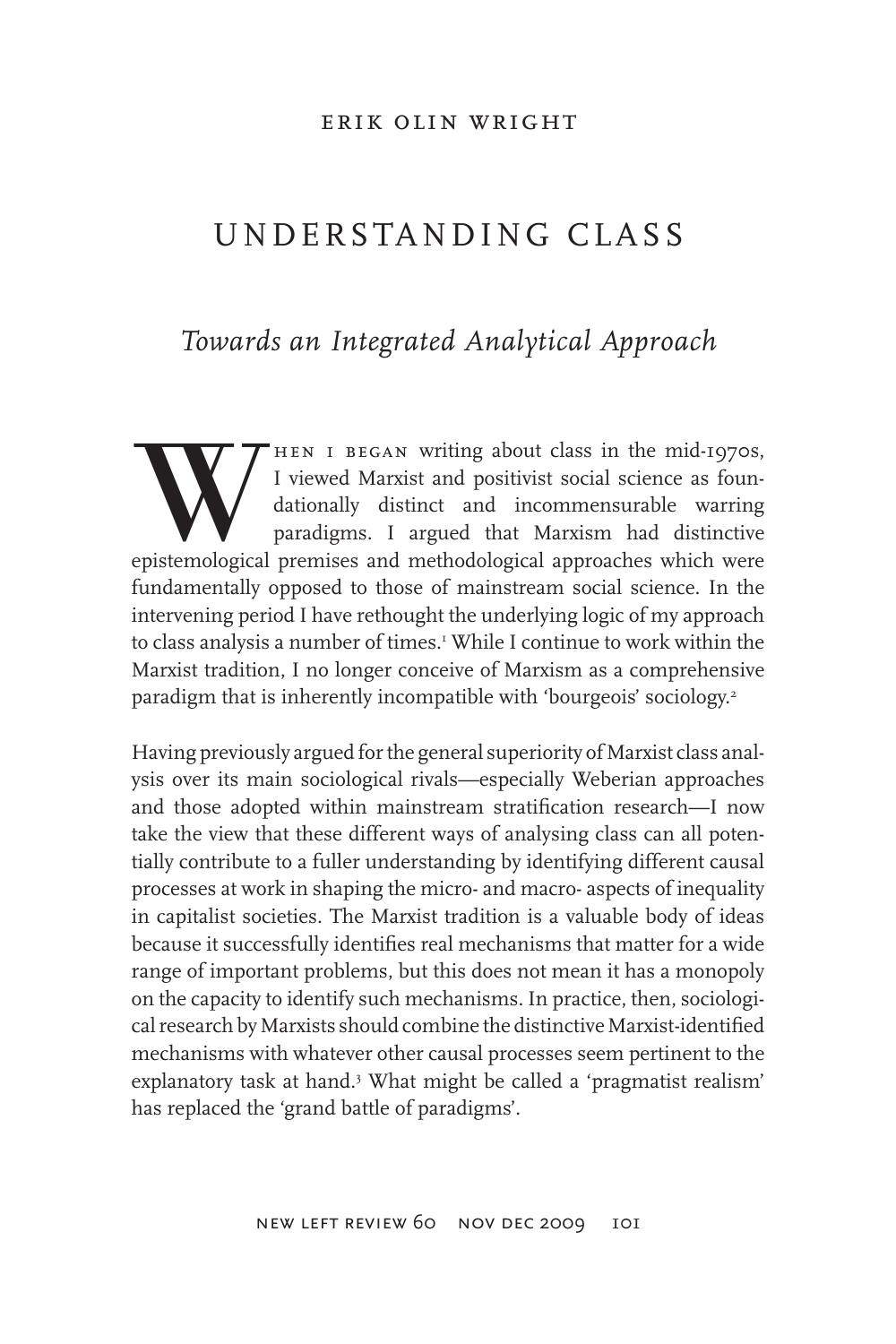For the sake of simplicity, in what follows I will focus on three clusters of causal processes relevant to class analysis, each associated with a different strand of sociological theory. The first identifies classes with the attributes and material life conditions of individuals. The second focuses on the ways in which social positions afford some people control over economic resources while excluding others—defining classes relative to processes of 'opportunity hoarding'. The third approach conceives of classes as being structured by mechanisms of domination and exploitation, in which economic positions accord some people power over the lives and activities of others. The first is the approach taken in stratification research, the second is the Weberian perspective, and the third is associated with the Marxist tradition.

### *Attributes and conditions*

Both among sociologists and among the lay public, class is principally conceived in terms of individual attributes and life conditions. Attributes such as sex, age, race, religion, intelligence, education, geographical location, and so on, are held to be consequential for a number of things we might want to explain, from health to voting behaviour to childrearing practices. Some of these attributes are acquired at birth, others later in life; some are stable, others quite dependent upon a person's specific social situation, and may accordingly change over time. In the stratification approach, people can also be categorized by the material conditions in which they live: squalid apartments, pleasant suburban houses or mansions in gated communities; dire poverty, adequate income or extravagant wealth, and so on. 'Class', then, identifies those economically important attributes that shape people's opportunities and choices

3 This stance towards the Marxist tradition does not imply simply dissolving Marxism into some amorphous 'sociology' or social science. Marxism remains distinctive in organizing its agenda around a set of fundamental questions or problems which other theoretical traditions either ignore or marginalize, and identifying a distinctive set of interconnected causal processes relevant to those questions.

I An early statement of my views on Marxism and mainstream social science can be found in the introduction to *Class, Crisis and the State*, London 1978. The principal subsequent works in which I have discussed these issues are *Classes*, London and New York 1985; *The Debate on Classes*, London and New York 1989; *Class Counts: Comparative Studies in Class Analysis*, Cambridge 1997; and *Approaches to Class Analysis*, Cambridge 2005. A previous version of this paper was given at a conference on 'Comprehending Class', University of Johannesburg, June 2009.

<sup>2</sup> I prefer to use the expression 'Marxist tradition' rather than 'Marx*ism*' precisely because the latter suggests something more like a comprehensive paradigm.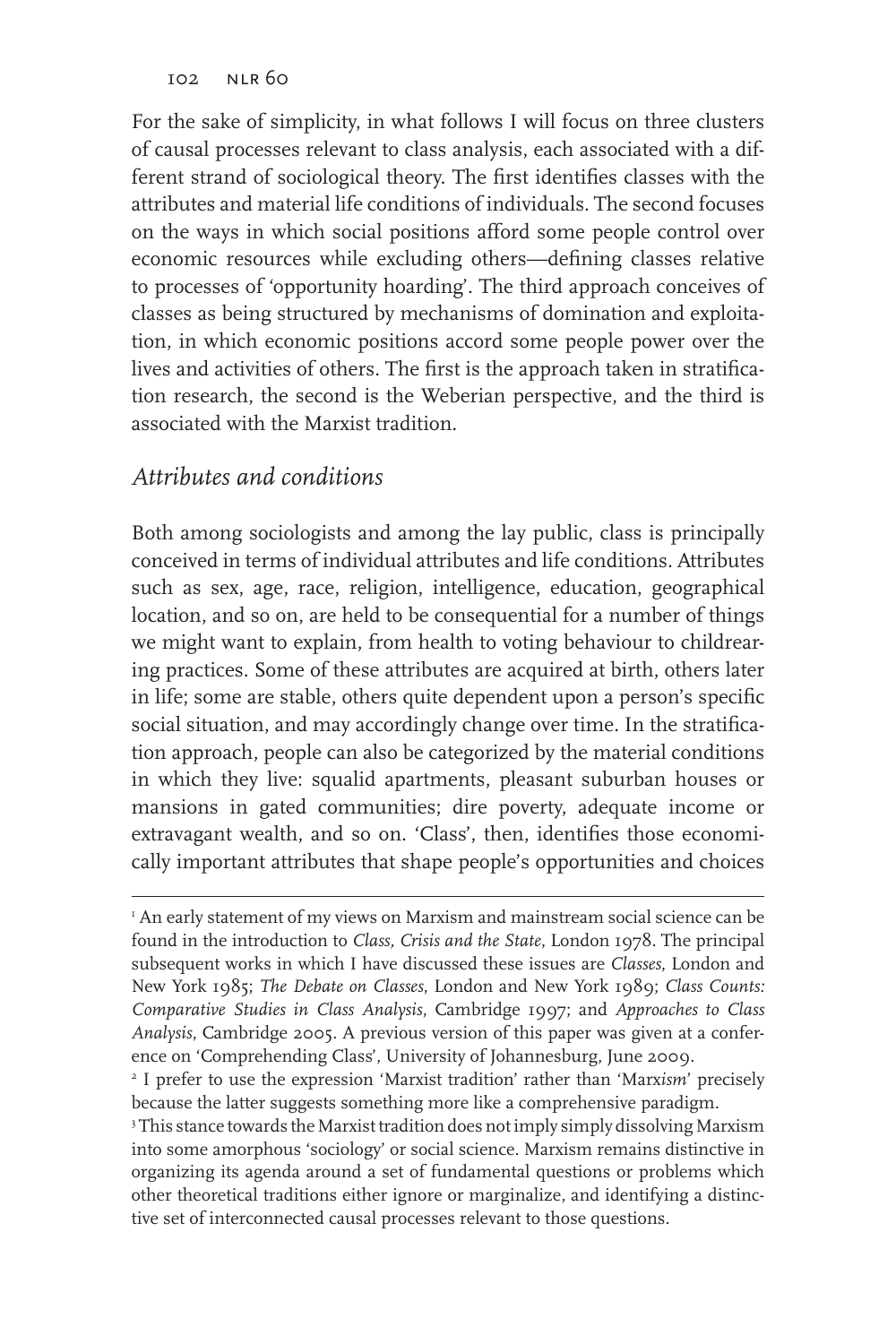in a market economy, and thus their material conditions. Class should neither be identified simply with people's individual attributes nor with their material conditions of life; rather, it is a way of talking about the interconnections between these two.

Within this approach, the key individual attribute in economically developed societies is education, but some sociologists also include more elusive attributes such as cultural resources, social connections and even individual motivations.4 When these different attributes and life conditions broadly cluster together, then these clusters are called 'classes'. The 'middle class' here denotes people who have enough education and money to participate fully in some vaguely defined 'mainstream' way of life (which might include particular consumption patterns, for example). The 'upper class' designates people whose wealth, high income and social connections enable them to live their lives apart from 'ordinary' people, while the 'lower class' refers to those who lack the necessary educational and cultural resources to live securely above the poverty line. Finally, the 'underclass' are those who live in extreme poverty, marginalized from the mainstream of society by a lack of basic education and skills needed for stable employment.

In the individual-attributes approach to class, the central concern of sociologists has been to understand how people acquire the characteristics that place them in one class or another. Given that for most people in the countries where sociologists live, economic status and rewards are mainly acquired through employment in paid jobs, the central focus of research in this tradition has been the process through which people obtain the cultural, motivational and educational resources that affect their occupations in the labour market. Because the conditions of life in childhood are clearly of considerable importance in these processes, this approach devotes a great deal of attention to what is sometimes called 'class background'—the family settings in which these key attributes are acquired. In a stripped down form, the causal logic of these kinds of class processes is illustrated in Figure 1 (overleaf).

Skills, education and motivations are, of course, very important determinants of an individual's economic prospects. What is missing in this

<sup>4</sup> Pierre Bourdieu was the leading contemporary sociologist systematically to include a range of cultural elements in an expanded list of class-relevant individual attributes.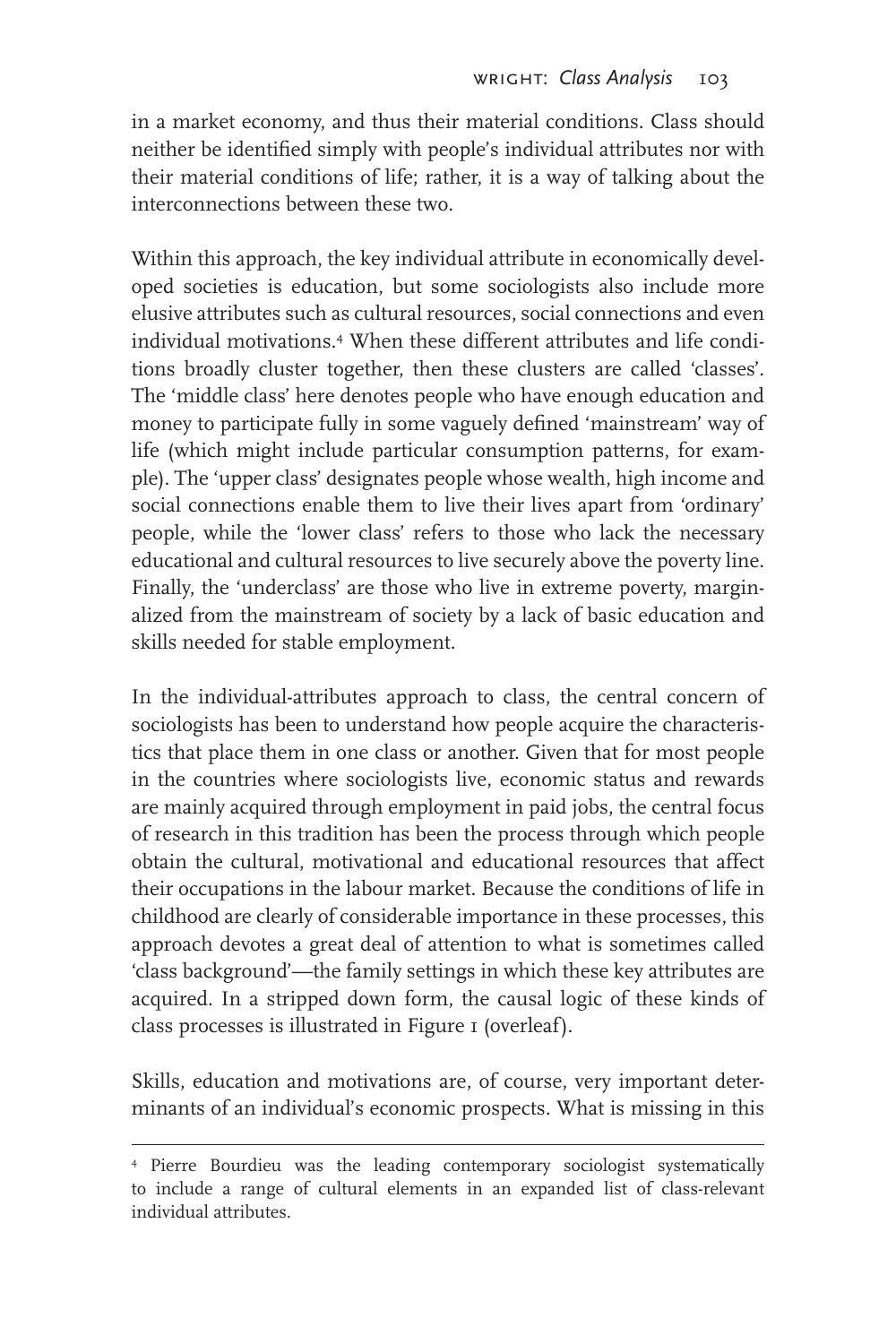Figure 1: *The individual-attributes approach to class and inequality*



approach to class, however, is any serious consideration of the inequalities in the positions people occupy, or of the relational nature of those positions. Education shapes the kinds of jobs people get, but why are some jobs 'better' than others? Why do some jobs confer a great deal of power while others do not? And is there any relation between the power and wealth enjoyed by some and the lack of it experienced by others? Rather than focusing exclusively on the process through which individuals are sorted into positions, the other two approaches to class analysis begin by examining the nature of the positions themselves.

## *Opportunity hoarding*

The second approach, in which classes are defined by access to and exclusion from certain economic opportunities, focuses on 'opportunity hoarding'—a concept closely associated with the work of Max Weber.5 In order for certain jobs to confer high income and special advantages, it is important for their incumbents to have various means of excluding others from access to them. This is also sometimes referred to as a process of social closure, in which access to a position becomes restricted. One way of doing this is by creating requirements that are very costly for people to fulfill. Educational credentials often have this character: high levels of schooling generate high income in part because there are significant restrictions on the supply of highly educated people. Admissions procedures, tuition costs, risk-aversion to large loans by low-income people, and so on, all tend to block access to higher education, to the benefit of those in jobs that require such qualifications. If a massive effort was made to improve the educational level of those with less education, this would itself lower the value of education for those with more of it, since

<sup>&</sup>lt;sup>5</sup> Among American sociologists, the term 'opportunity hoarding' was used most explicitly by Charles Tilly, especially in his book *Durable Inequality*, Berkeley 1999. Bourdieu's work on fields and forms of capital also revolves around processes of opportunity hoarding.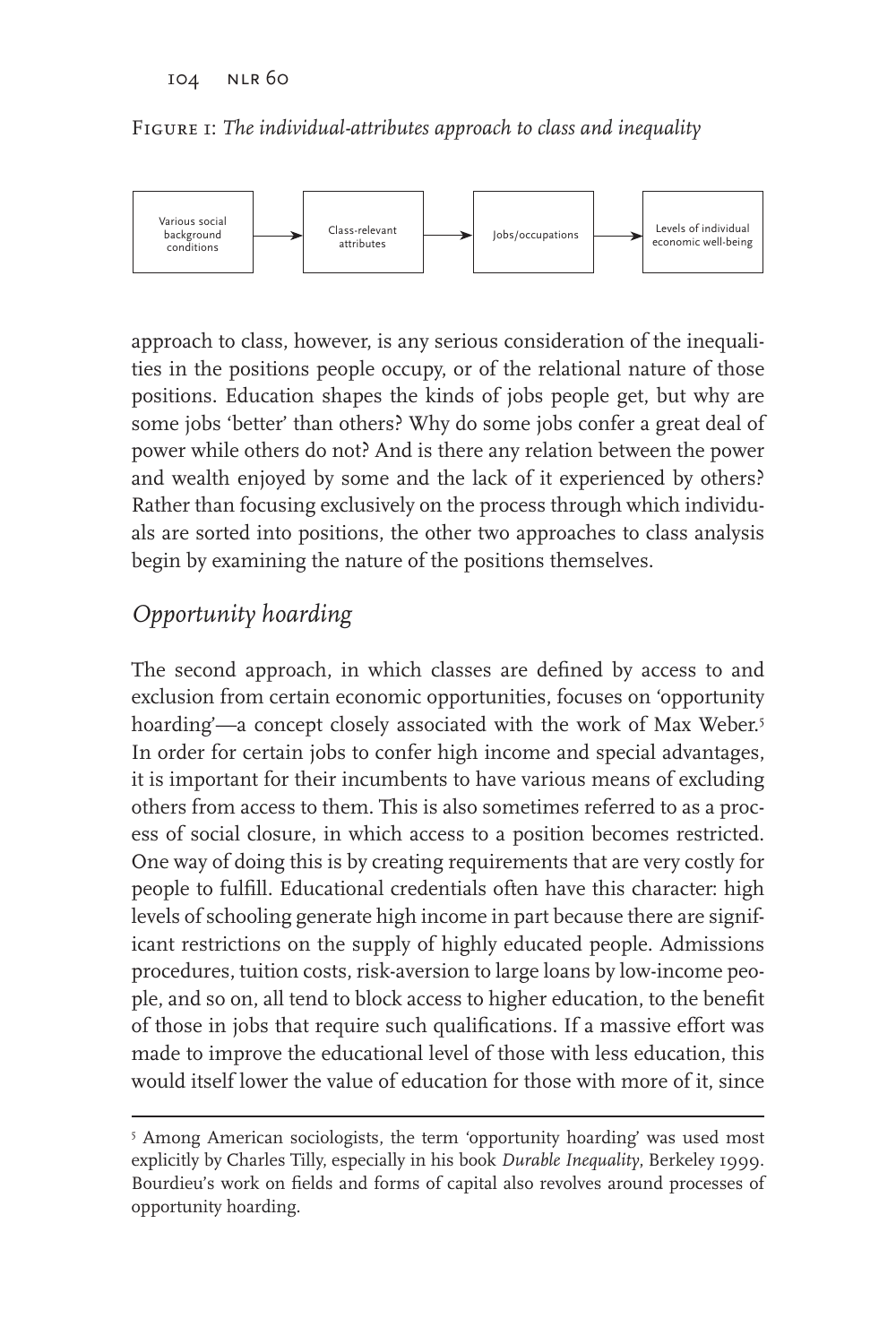Figure 2: *The opportunity-hoarding approach to class and inequality*



its value depends to a significant extent on its scarcity. The opportunity hoarding mechanism is illustrated schematically in Figure 2.

Some might object to this characterization of educational credentials. Economists, for example, argue that education creates 'human capital' which renders people more productive, and this is why employers are willing to pay them higher wages. But while some of the higher earnings that accompany higher education reflect productivity differences, this is only part of the story. Equally important are the various mechanisms through which people are excluded from acquiring education, thus restricting the supply of people for these jobs. A simple thought experiment shows how this works: imagine that the United States had open borders and let anyone with a medical, engineering or computerscience degree from anywhere in the world come to the us and practise their profession. The massive increase in the supply of people with these credentials would undermine the earning capacity of holders of the credentials already living in the country, even though their actual knowledge and skills would not be diminished. Citizenship rights are a special, and potent, form of 'licence' to sell one's labour in a particular labour market.

Accreditation and licensing are particularly important mechanisms for opportunity hoarding, but many other institutional devices have been used in various times and places to protect the privileges and advantages of specific groups: colour bars excluded racial minorities from many jobs in the United States, especially (but not only) in the South until the 1960s; marriage bars and gender exclusions restricted access to certain jobs for women until well into the 20th century in most developed capitalist countries; religion, cultural criteria, manners, accent—all of these have constituted mechanisms of exclusion. Perhaps the most important exclusionary mechanism is private-property rights in the means of production. Private-property rights are the pivotal form of closure that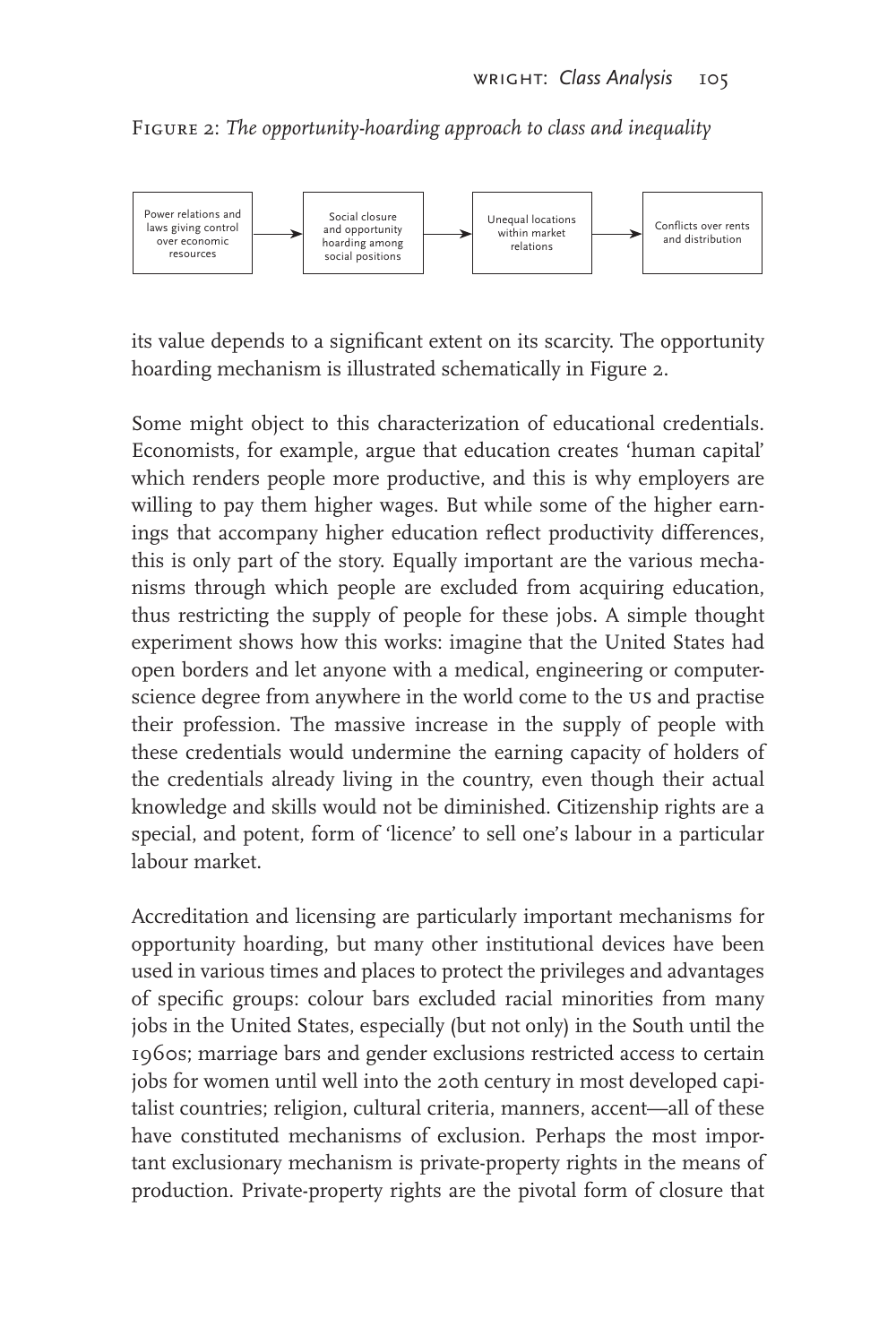determines access to the 'job' of employer. If workers were to attempt to take over a factory and run it themselves, they would be challenging their exclusion from control over the means of production; the capacity of owners to acquire profits, meanwhile, depends upon their defence of this exclusion. The core class division between capitalists and workers common to both Weberian and Marxian traditions of sociology—can therefore be understood, from a Weberian perspective, as reflecting a specific form of opportunity hoarding enforced by the legal rules of property rights.

Exclusionary mechanisms that shape class structures within the opportunity-hoarding approach do not operate only in the most privileged strata. Labour unions can also function as an exclusionary mechanism, by protecting incumbents from competition by outsiders. This does not mean that on balance unions contribute to increasing inequality, since they may also act politically to reduce inequalities and may effectively diminish those generated by other mechanisms of exclusion—especially those connected to private ownership of the means of production. Still, to the extent that unions create barriers to entry to certain jobs, they do create a form of social closure that improves the material conditions of life for insiders.

Sociologists who adopt the opportunity-hoarding approach to class generally identify three broad categories in American society: capitalists, defined by private-property rights in the ownership of means of production; the middle class, defined by mechanisms of exclusion over the acquisition of education and skills; and the working class, defined by their exclusion from both higher educational credentials and capital. That segment of the working class that is protected by unions is seen either as a privileged stratum within the working class, or sometimes as a component of the middle class.

The critical difference between opportunity-hoarding mechanisms of class and individual-attribute mechanisms is this: in the former, the economic advantages gained from being in a privileged class position are causally connected to the disadvantages of those excluded from such positions. In the individual-attributes approach, such advantages and disadvantages are simply the outcomes of individual conditions: the rich are rich because they have favourable attributes, the poor poor because they lack them; there is no systematic causal connection between these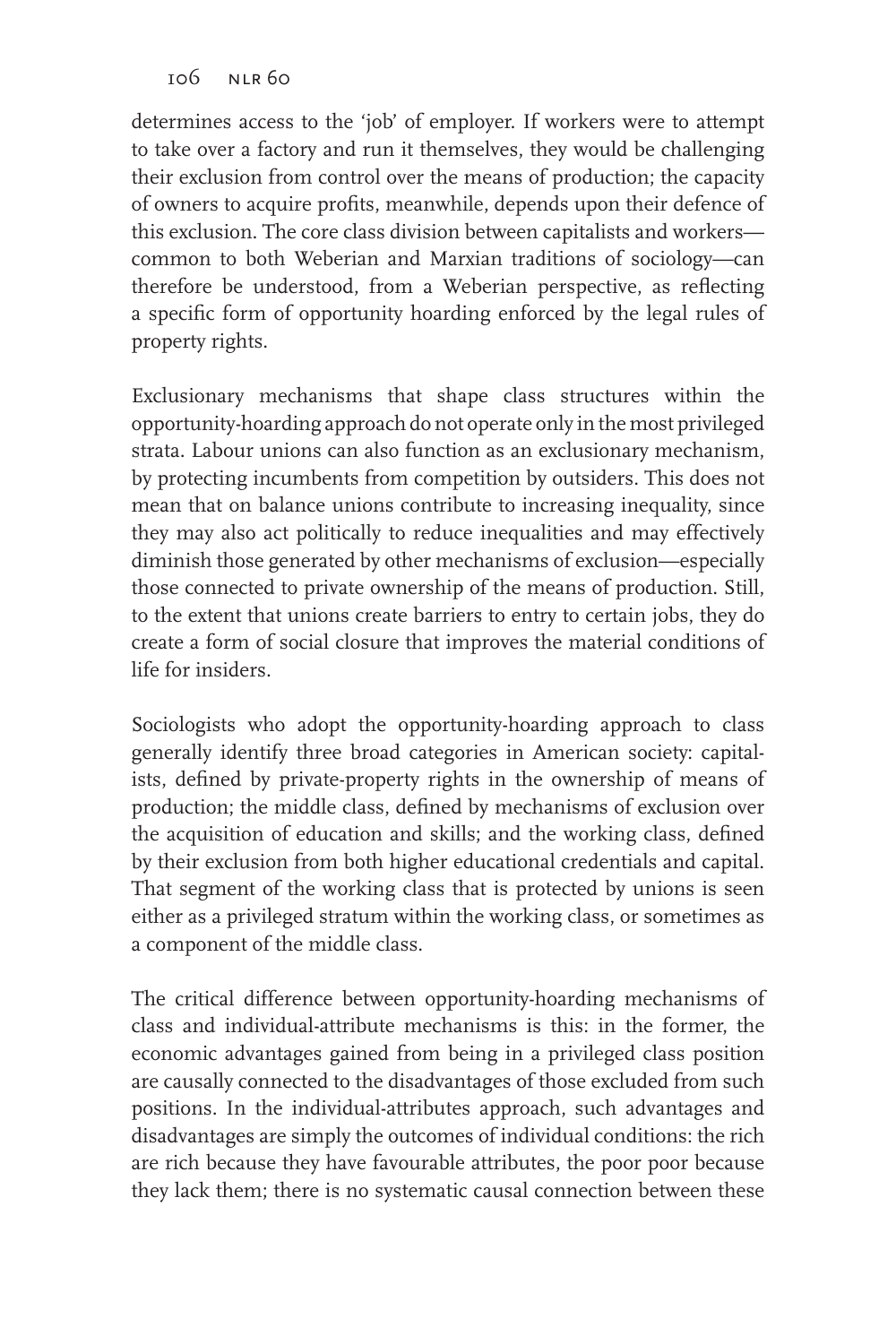facts. Eliminating poverty by improving the relevant attributes of the poor—their education, cultural level, human capital—would in no way harm the affluent. In the case of opportunity hoarding, the rich are rich in part because the poor are poor, and the things the rich do to maintain their wealth contribute to the disadvantages faced by poor people. Here, moves to eliminate poverty by removing the mechanisms of exclusion would potentially undermine the advantages of the affluent.

### *Exploitation and domination*

The approach to class analysis that focuses on mechanisms of exploitation and domination is most closely associated with the Marxist tradition, although some sociologists more influenced by Weber also include these mechanisms in their conceptions of class.<sup>6</sup> Most sociologists, however, ignore them; some explicitly deny their relevance. 'Domination' and, especially, 'exploitation' are contentious terms because they tend to imply a moral judgement, rather than a neutral description. Many sociologists try to avoid such terms because of this normative content. I feel, however, that they are important and accurately identify certain key issues in understanding class. 'Domination' refers to the ability to control the activities of others; 'exploitation' refers to the acquisition of economic benefits from the labour of those who are dominated. All exploitation therefore involves some kind of domination, but not all domination involves exploitation.

In relations of exploitation and domination, it is not simply the case that one group benefits by restricting access to certain kinds of resources or positions; in addition, the exploiting/dominating group is able to control the labour of another group to its own advantage. Consider the following contrasting, classic cases: in the first, large landowners seize control of common grazing lands, prevent peasants from gaining access to them, and reap economic benefits from having exclusive control of that land for their own use. In the second, the same landowners, having seized control of the grazing lands and excluded the peasants, then bring some of those peasants back onto the land as agricultural labourers. In this second case, the landowners not only gain from controlling access to the land (opportunity hoarding), they dominate the farm workers and

<sup>&</sup>lt;sup>6</sup> Weber, of course, develops an elaborate general discussion of domination, power and authority, but mostly in the context of his analyses of organizations and the state, not his specification of the concept of class.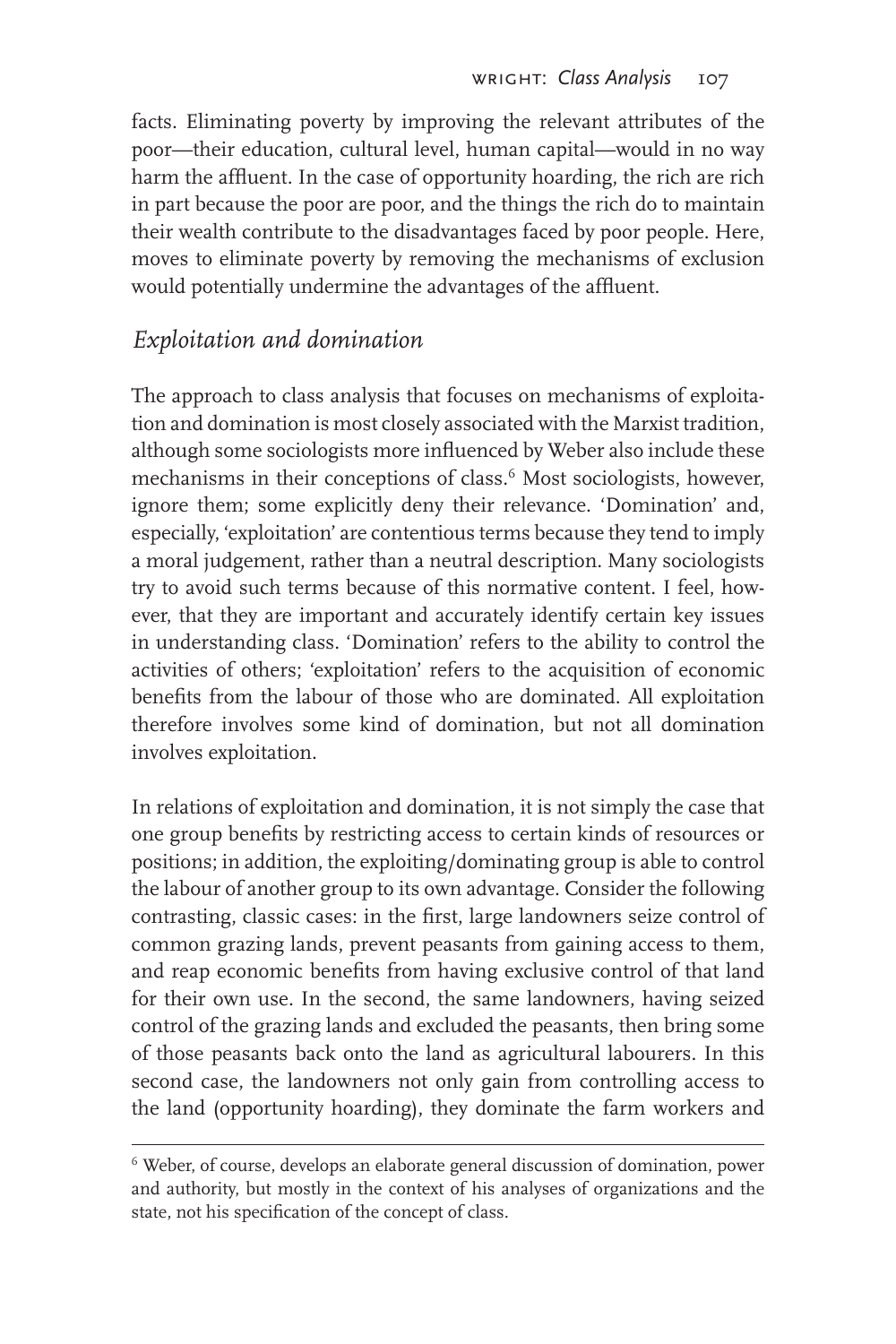exploit their labour. This is a stronger form of relational interdependency than in the case of simple exclusion, for here there is an ongoing relationship between not only the *conditions* but also the *activities* of the advantaged and disadvantaged. Exploitation and domination are forms of structured inequality which require the continual active cooperation between exploiters and exploited, dominators and dominated.

We could, then, summarize the contrast between the role of social relations in each of the three approaches to class analysis as follows. In the stratification approach, neither the economic conditions in which people live nor their activities are understood as directly reflecting social relations; it is the least relational of the three. The Weberian approach sees people's economic conditions as being formed through relations of exclusion, but does not specify class as embodying relations among activities. The Marxist tradition is relational in both senses, drawing attention to the structuring effect of exploitation and domination on both economic conditions and activities.

The Marxist approach to class is represented in Figure 3. As in the Weberian tradition, power and legal rules which enforce social closure are important in defining the basic structure of social positions particularly private ownership of the means of production. But here the critical effect of opportunity hoarding is domination and exploitation, not simply market advantage.

Within this approach, the central class division in capitalist society is between those who own and control the means of production capitalists—and those hired to use those means of production—workers. Capitalists, within this framework, exploit and dominate workers. Other positions within the class structure draw their specific character from their relationship to this basic division. Managers, for example, exercise many of the powers of domination, but are also subordinated to capitalists. ceos and top managers of corporations often develop significant ownership stakes in their corporations and therefore become more like capitalists. Highly educated professionals and some categories of technical workers have sufficient control over skills and knowledge—a critical resource in contemporary economies—that they can maintain considerable autonomy from domination within work and significantly reduce, or even neutralize, the extent to which they are exploited.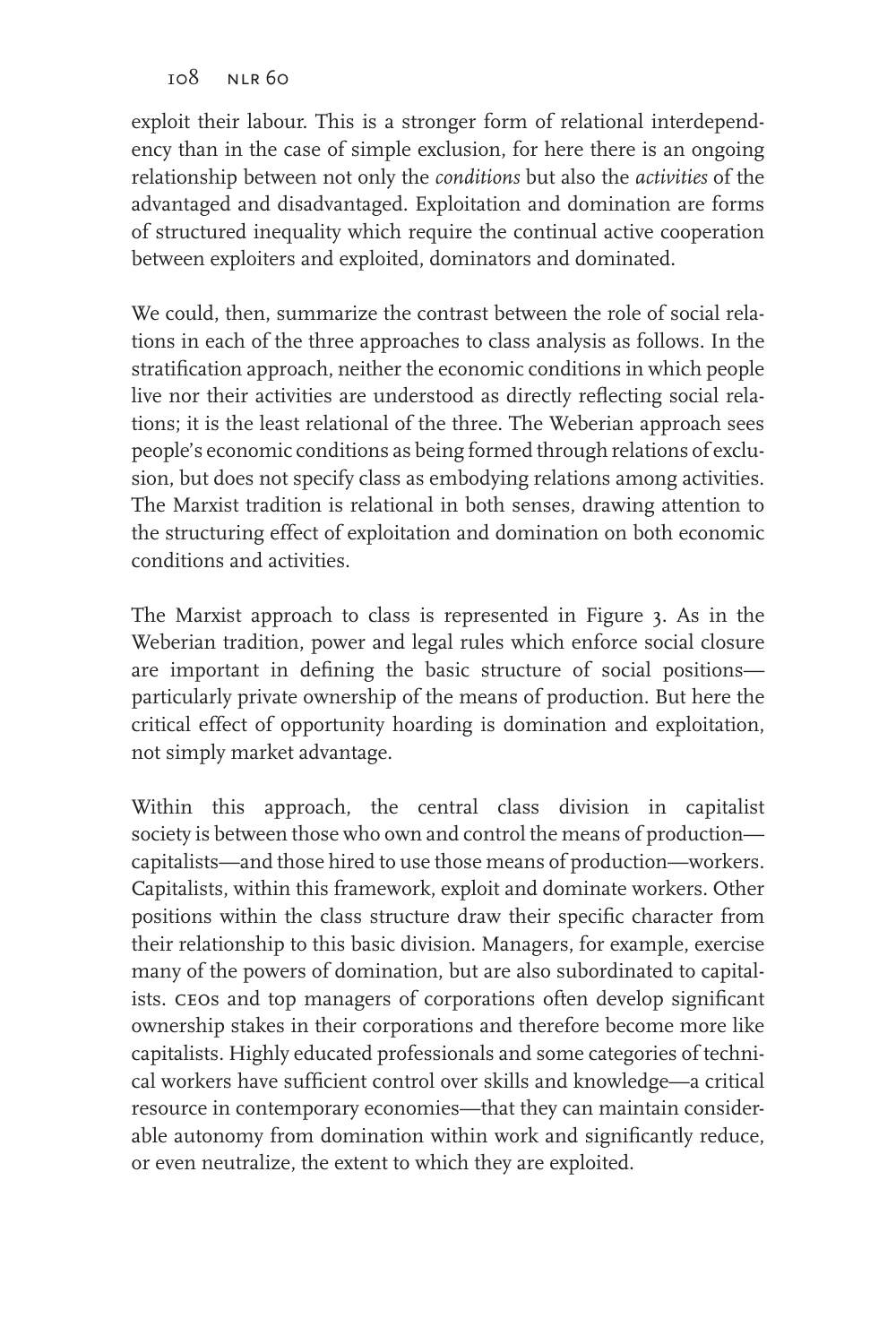Figure 3: *The exploitation-domination approach to class and inequality*



In Weberian and Marxist approaches alike, power plays an important role. In both, the inequalities in income and wealth connected to the class structure are sustained by the exercise of power, not simply by the actions of individuals. The inequalities generated by opportunity hoarding require power to be used in order to enforce exclusions; the inequalities connected to exploitation require supervision, monitoring of labour and sanctions to enforce discipline. In both cases, social struggles seeking to challenge these forms of power would potentially threaten the privileges of those in advantaged class positions.

#### *Integrating three mechanisms*

While sociologists have generally tended to base their research on one or another of these three approaches to class, there really is no reason to see them as mutually exclusive. One way of combining them is to see each as identifying a key process that shapes a different aspect of the class structure:

- $\blacktriangleright$  The Marxist tradition identifies exploitation and domination within the fundamental class division in capitalist society: that between capitalists and workers.
- $\triangleright$  The Weberian approach identifies opportunity hoarding as the central mechanism that differentiates 'middle-class' jobs from the broader working class by creating barriers restricting the supply of people for desirable employment. The key issue here is not *who* is excluded, but simply the fact that there are mechanisms of exclusion that sustain the privileges of those in middle-class positions.
- $\triangleright$  The stratification approach focuses on the process through which individuals are sorted into different positions in the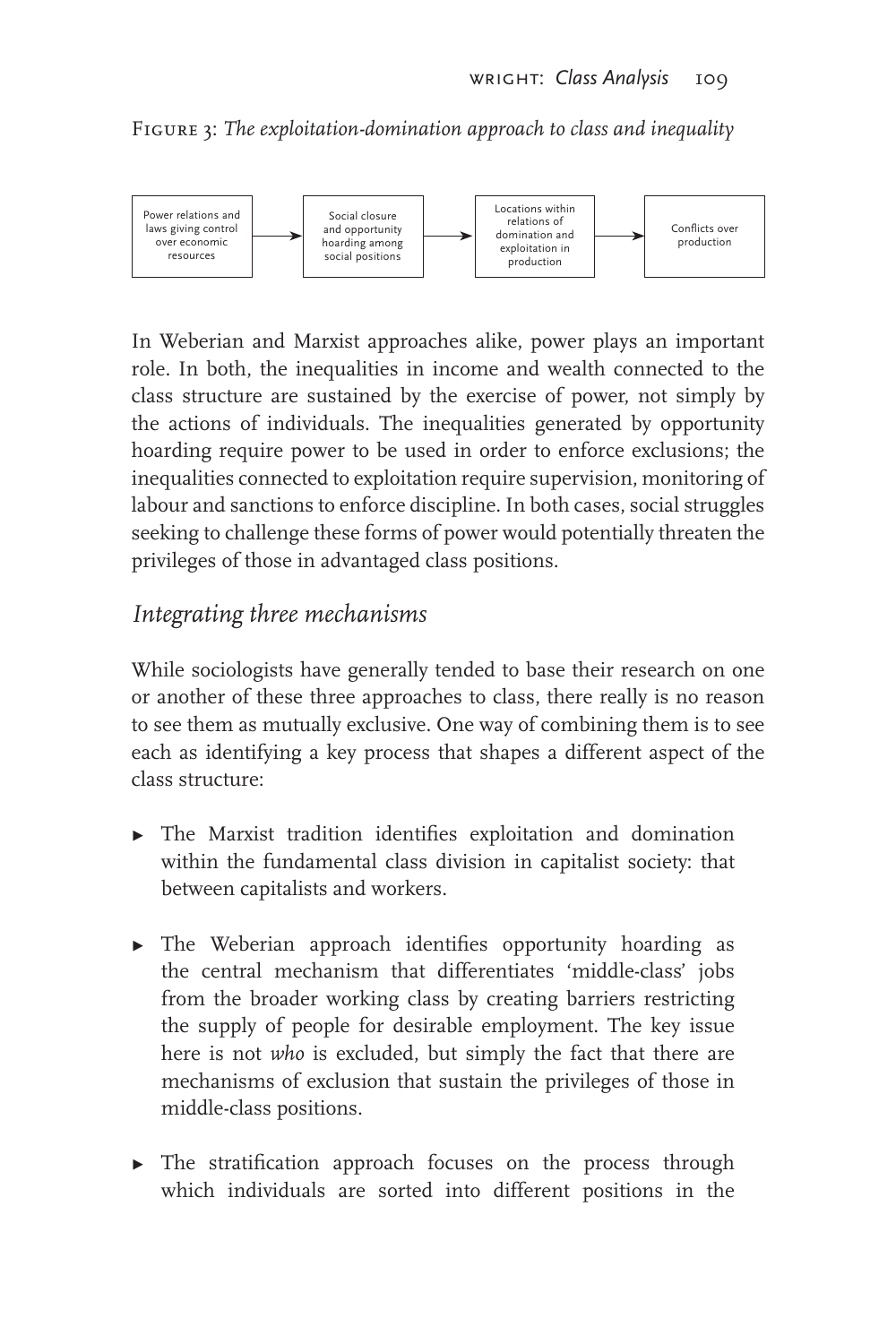class structure or marginalized altogether. Where analyses of opportunity hoarding draw attention to the exclusionary mechanisms connected to middle-class jobs, the stratification approach helps to specify the individual attributes that explain which people have access to those jobs, and who is excluded from stable working-class jobs.

These three processes operate in all capitalist societies. The differences in class structures between countries are produced by the varying interactions of these mechanisms. The theoretical task is to think through the different ways they are linked and combined; the empirical task is to develop ways of studying each mechanism and the interconnections between them.

One possible nested micro-macro model is illustrated schematically in Figure 4. In this model the power relations and legal rules that give people effective control over economic resources—means of production, finance, human capital—generate structures of social closure and opportunity hoarding connected to social positions. Opportunity hoarding then produces three streams of causal effects: firstly, it shapes the micro-level processes through which individuals acquire class-relevant attributes; secondly, it shapes the structure of locations within market relations—occupations and jobs—and the associated distributional conflicts; and thirdly, it shapes the structure of relations within production, especially relations of domination and exploitation, and the associated conflicts in that sphere. The first of these causal streams in turn directs the flow of people into class locations within the market and production. Jointly the class attributes of individuals and their class locations affect their levels of individual economic well-being.

One final element in the broad synthetic model is needed. Figure 4 treats power relations and institutional rules as exogenous structures, whereas in fact they are themselves shaped by class processes and class conflicts. This matters because structures of inequality are dynamic systems, and the fate of individuals depends not just on the micro-level processes they encounter in their lives, or on the social structures within which those lives take place, but on the trajectory of the system as a whole. Treating the underlying power relations that support a given structure of class locations as fixed parameters is deeply misleading and contributes to the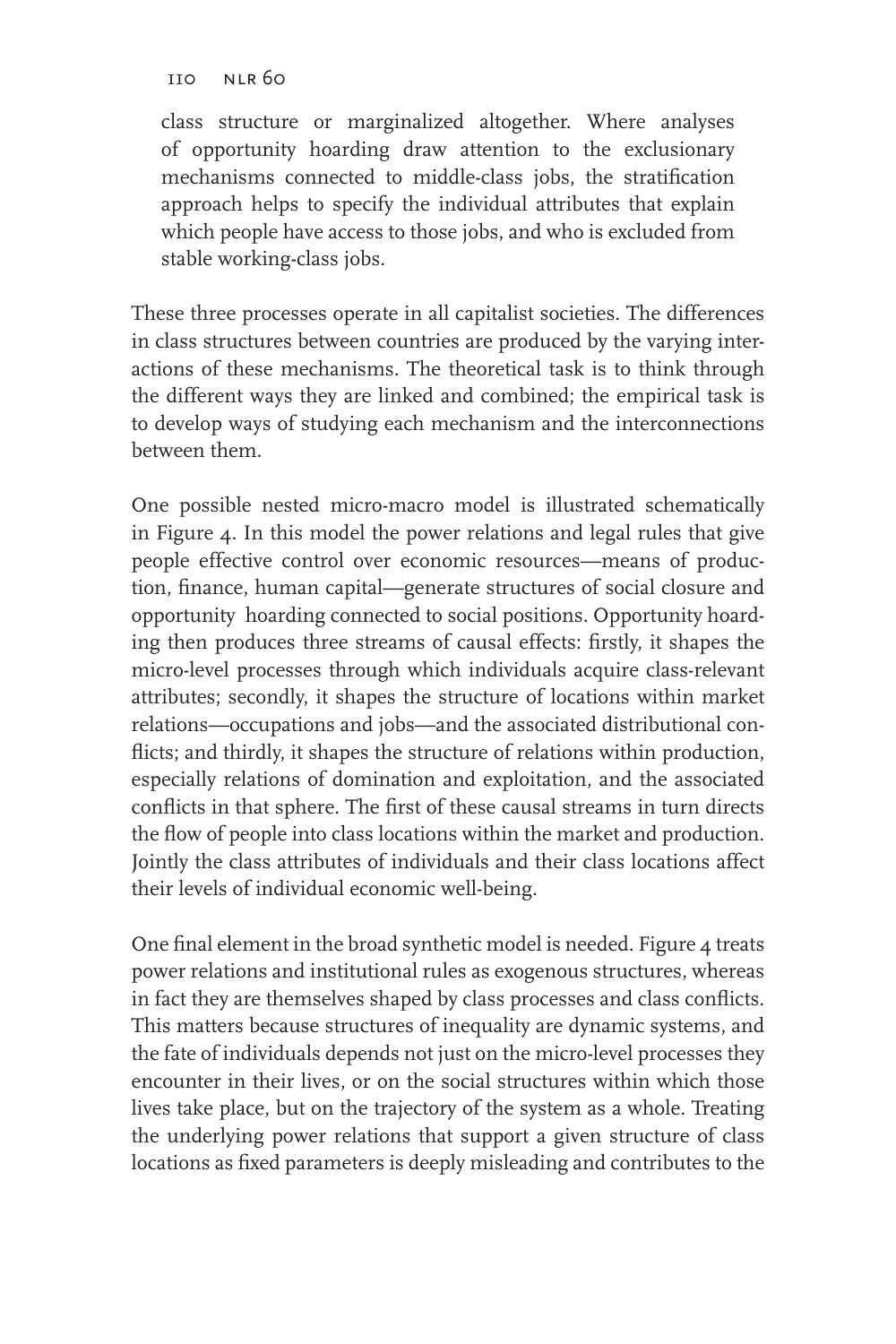

Figure 4: *Combined class analysis: macro and micro processes*

incorrect view that the fate of individuals is simply a function of their attributes and individual circumstances. What we need, therefore, is a recursive, dynamic macro-model in which social struggles contribute to changes in the trajectory of the relations themselves, as pictured in a highly simplified form in Figure 5 (overleaf). A fully elaborated class analysis, then, combines this kind of macro-model of conflict and transformation with the macro–micro, multi-level model of class processes and individual lives. In such a model the key insights of stratification, Weberian and Marxist approaches can be combined.

### *Class in America*

Socio-economic systems differ in the degree to which they constrain the rights and powers accompanying private ownership of the means of production, and thus in the nature of the class division between capitalists and workers. The us has long possessed among the weakest public regulations of capitalist property. This is reflected in a number of crucial characteristics: its very low minimum wage, allowing for higher rates of exploitation than would otherwise be possible; low rates of taxation on high incomes, which enable the wealthiest segments of the capitalist class to live in extraordinarily extravagant ways;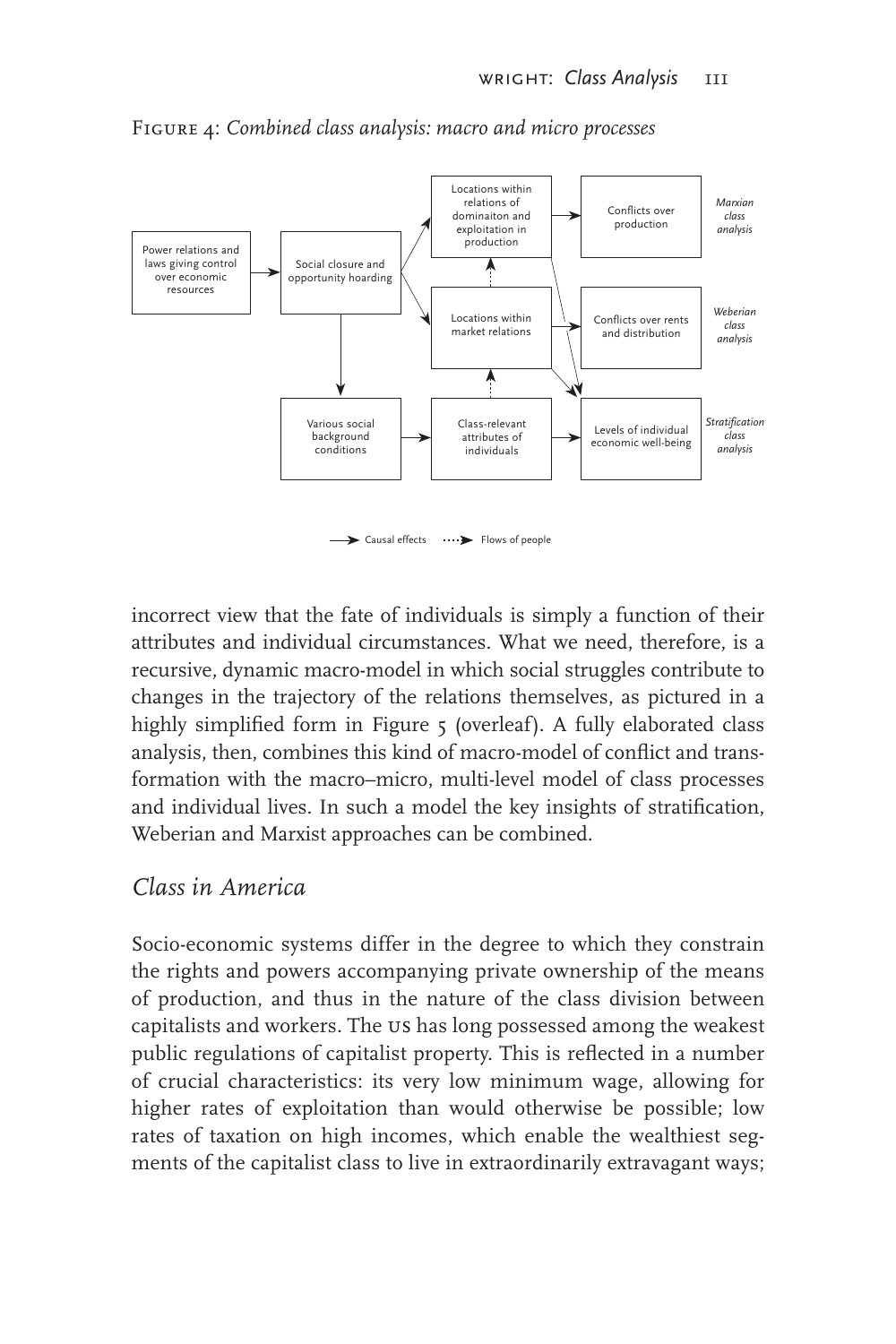Figure 5: *The dynamic macro-model*



weak unions and other forms of worker organization that could act as a counterweight to domination within production. The result is that, among developed capitalist countries the United States probably has the most polarized class division, viewed along the axis of exploitation and domination.

Turning to the middle class and its formation through mechanisms of opportunity hoarding—especially those linked to education—the us has historically had one of the largest middle classes among advanced capitalist states. It was the first country massively to expand higher education, and for a long time access to such qualifications was very open and relatively inexpensive, allowing people with few resources to attend universities. The us also possesses a multi-tiered highereducation system—with community colleges, junior colleges, liberal arts colleges, universities, public and private institutions—that made it possible for people to enter higher education later in life, acquire credentials and gain middle-class employment. This large and diverse system helped support the creation of a large number of middle-class jobs. It was complemented, in the decades after the Second World War, by a relatively strong labour movement that was able to mute competition for those jobs in the core of the American economy that did not require higher education. This enabled unionized workers in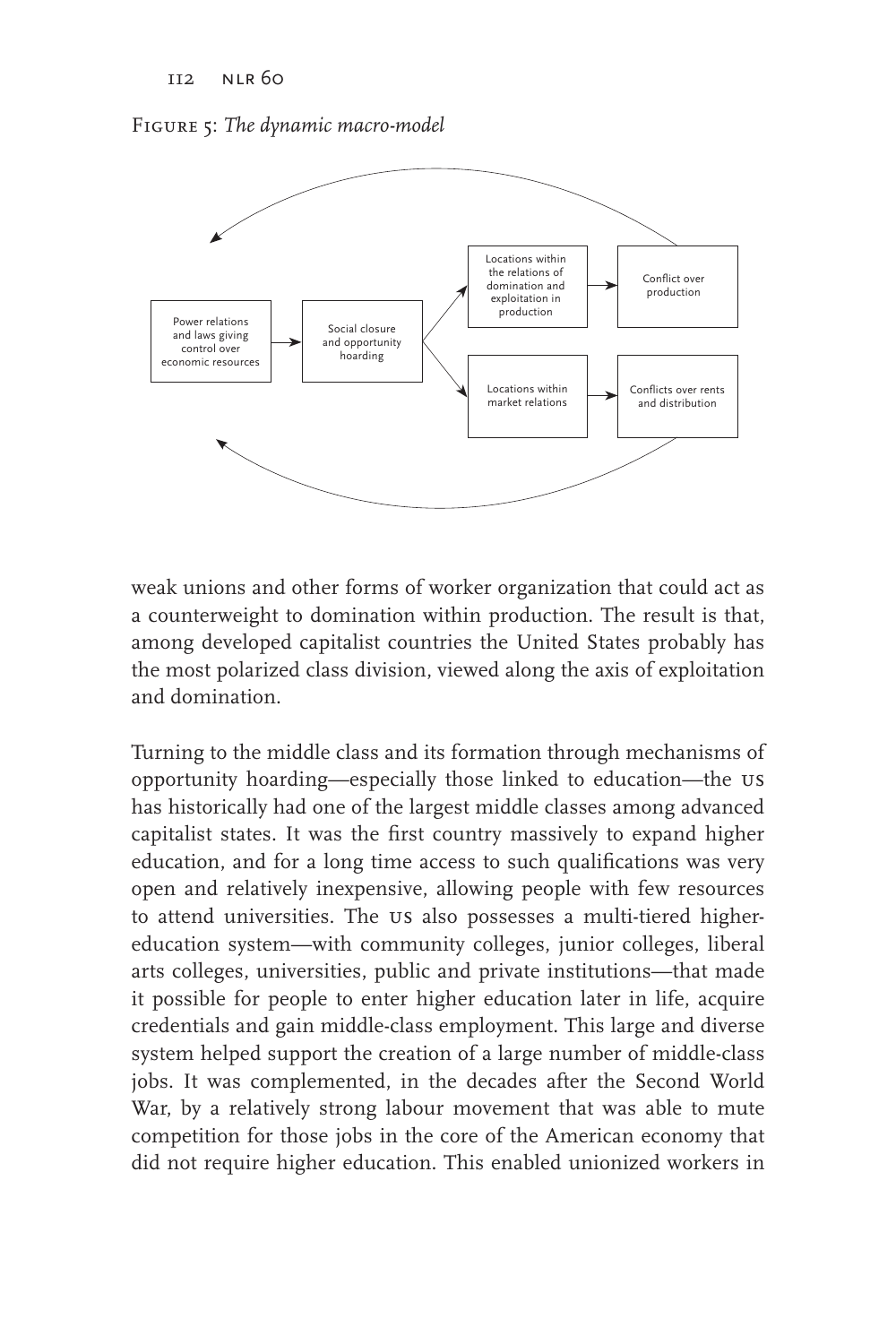such positions to acquire income and security similar to those of the credentialed middle class.

However, it was never the case—contrary to popular rhetoric—that the United States was overwhelmingly a 'middle-class society'. Most jobs in the American employment structure did not confer advantages on the basis of exclusionary credentials, and the labour movement never organized more than about 35 per cent of the non-managerial workforce. Furthermore, in recent decades there has been an erosion of at least some processes of middle-class exclusion: the labour movement has precipitously declined since the 1970s, many kinds of middle-class jobs have become less secure and less protected by the credentials usually associated with them, and the current economic crisis has intensified the sense of precariousness among many who still think of themselves as working in middle-class jobs. Thus, while it is still certainly the case that higher education and, increasingly, advanced academic degrees play a central role in providing access to many of the best jobs in the American economy, it is much less clear what the future prospects are for a large and stable middle class.<sup>7</sup>

Finally, the American class structure has been marked by the particularly brutal process through which the attributes relevant to the fate of individuals are formed. The us educational system is organized in such a way that the quality of education available to children in poor families is generally vastly inferior to that on offer to children from middleclass and wealthy families. This deficit in publicly provided education for the poor is intensified by the deprivations caused by the absence of an adequate safety net and support services for poor families. The rapid de-industrialization of the American economy and the absence of comprehensive job-training programmes for those thrown out of work by the shuttering of factories means that a significant number of people find themselves without the kinds of skills needed for the current labour market. The result is that the American class structure is marked by the highest rates of poverty and economic marginality of any comparable country.

<sup>7</sup> For a discussion of the patterns of job polarization in recent decades, see Wright and Rachel Dwyer, 'The pattern of job expansion in the usa: a comparison of the 1960s and 1990s', *Socio-economic Review*, vol. 1, no. 3, 2003, pp. 289–325.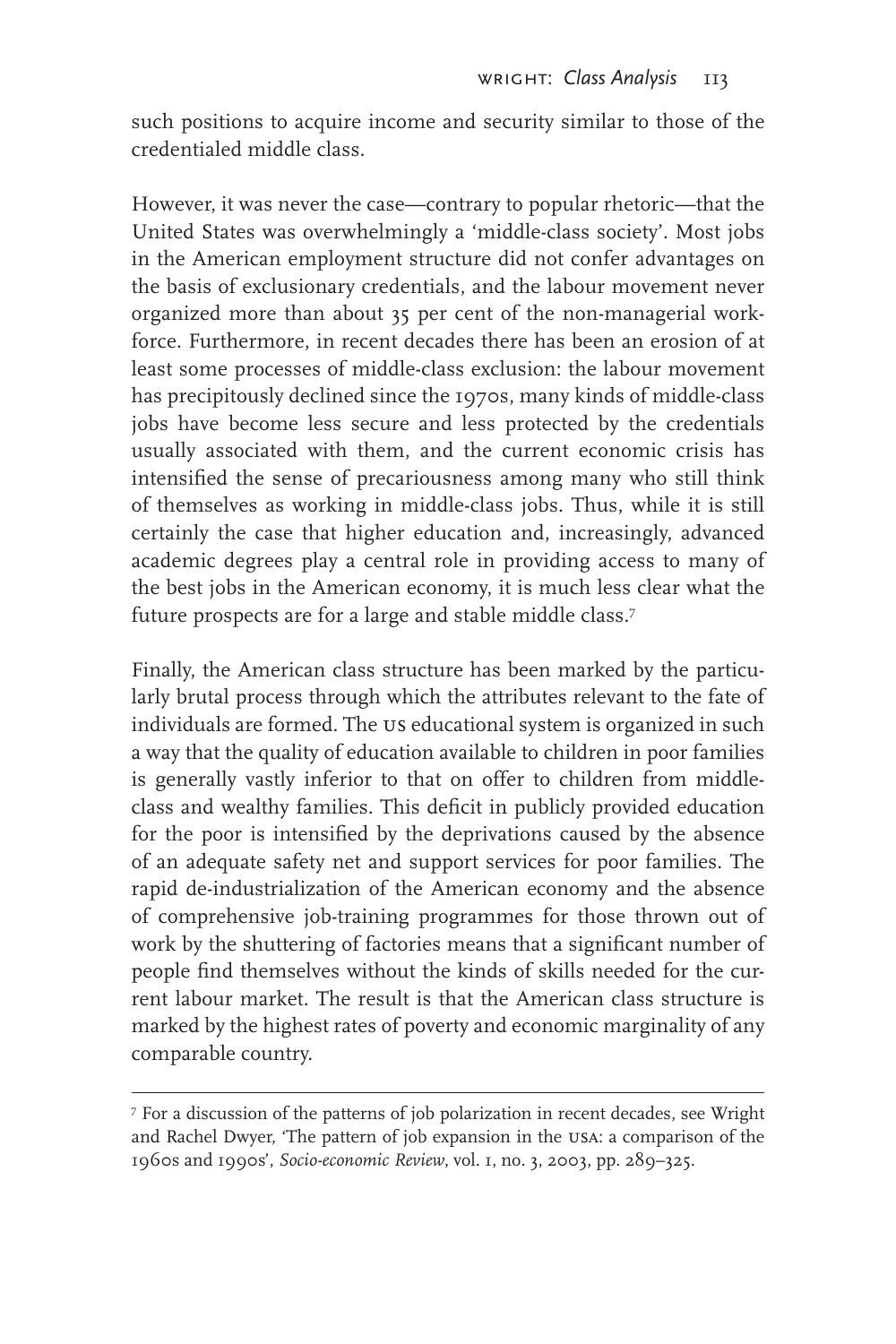Taking all of these processes together yields the following general picture of the American class structure at the beginning of the 21st century:

- $\triangleright$  At the top, an extremely rich capitalist class and corporate managerial class, living at extraordinarily high consumption standards, with relatively weak constraints on their exercise of economic power.
- $\blacktriangleright$  A historically large and relatively stable middle class, anchored in an expansive and flexible system of higher education and technical training connected to jobs requiring credentials of various sorts, but whose security and future prosperity is now uncertain.
- $\triangleright$  A working class which once was characterized by a relatively large unionized segment with a standard of living and security similar to that of the middle class, but which now largely lacks these protections.
- $\blacktriangleright$  A poor and precarious segment of the working class, characterized by low wages and relatively insecure employment, subjected to unconstrained job competition in the labour market, and with minimal protection from the state.
- $\blacktriangleright$  A marginalized, impoverished part of the population, without the skills and education needed for jobs that would enable them to live above the poverty line, and living in conditions which make it extremely difficult to acquire those skills.
- $\triangleright$  A pattern of interaction between race and class in which the working poor and the marginalized population are disproportionately made up of racial minorities.

### *Towards synthesis*

Adopting the integrated framework of class analysis proposed here poses different kinds of challenges for scholars working in the Marxist tradition and those adopting the stratification or Weberian approaches. For many Marxists, the main challenge is to recognize that what is most powerful within Marxist social science is its theory of a specific array of causal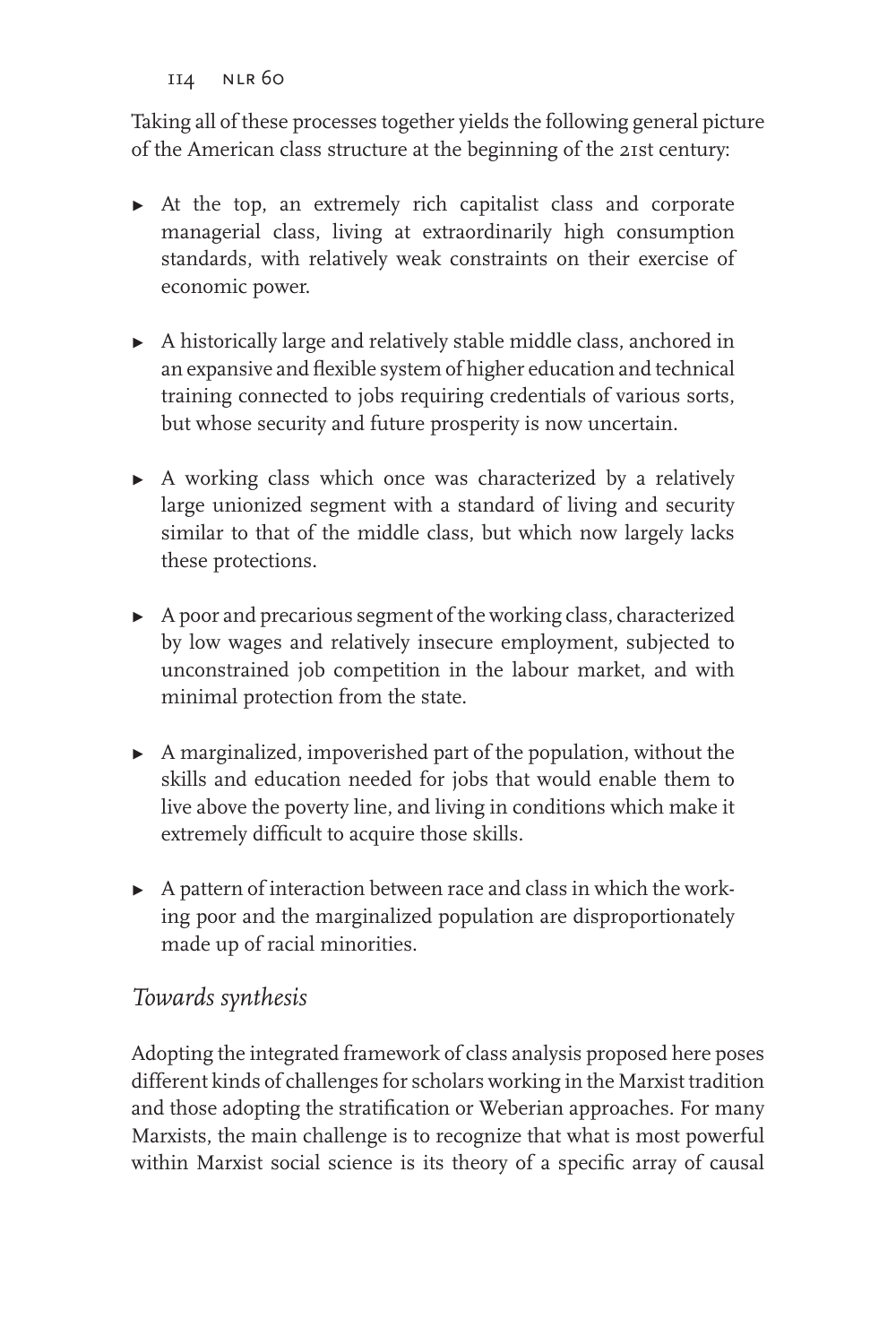mechanisms, rather than its aspiration to be a comprehensive paradigm. In the past, the relevance of these mechanisms has been defended by a rhetoric stressing the incommensurability of Marxism with other theories, and arguing that Marxist epistemology and methodology sharply differentiates it from its rivals. Such arguments are unconvincing. Marxism is a powerful tradition in social science because it provides farreaching explanations for a range of important phenomena, not because it has some special method that sets it apart from all other theoretical currents. Of course, it is always possible that future efforts to formulate Marxism as a distinctive, comprehensive paradigm may succeed. But for the present, it seems more helpful to see Marxism as a research programme defined by attention to a specific set of problems, mechanisms and provisional explanatory theories.

The challenge of an integrated class analysis may be even greater for sociologists working in the stratification tradition. Marxist analysts of class, after all, have always in practice included discussions of the individual attributes and material life conditions of people located within an economic structure, and opportunity hoarding is an integral part of the concept of social relations of production. Stratification theorists, on the other hand, have totally ignored the problem of exploitation, at most talking about 'disadvantage', and even domination is absent from their approach. To recognize exploitation and domination as central axes of class analysis is to recognize the importance of a structure of social positions distinct from the persons who fill those positions, and this too is largely alien to stratification research.

In a sense, it is Weberians who may have the easiest task. On the one hand, most Weberian sociologists have not aspired to create a comprehensive paradigm, and have been satisfied with a theoretical tradition that provided a rich menu of loosely connected concepts addressing specific empirical and historical problems. This has been one of the principal attractions of Weberian sociology: it is basically permissive about the incorporation of almost any concept from other currents of social theory. On the other hand, Weberians have always emphasized the importance of power within social structures, and have no difficulty in distinguishing between persons and structured positions. While exploitation has not figured centrally within Weberian class analysis, the logic of Weberian categories presents no fundamental barrier to its inclusion.